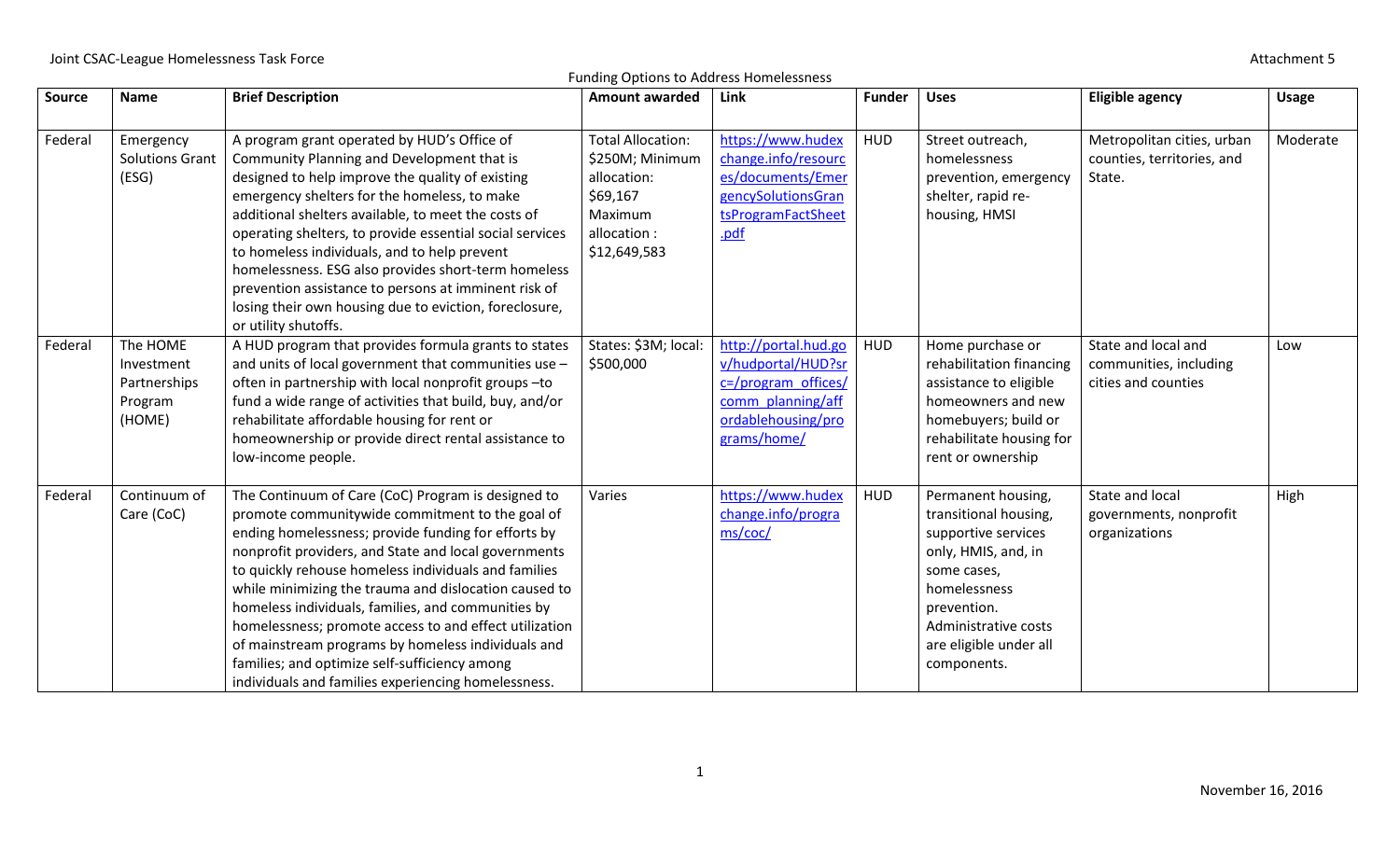| <b>Source</b> | Name                                                      | <b>Brief Description</b>                                                                                                                                                                                                                                                                                                                                                                                                  | r analig Options to Address Homelessiless<br><b>Amount awarded</b>     | Link                                                                                                                     | <b>Funder</b> | <b>Uses</b>                                                                                                                                                                                                                                                                                  | <b>Eligible agency</b>                                                                                                                                                                                                                            | <b>Usage</b> |
|---------------|-----------------------------------------------------------|---------------------------------------------------------------------------------------------------------------------------------------------------------------------------------------------------------------------------------------------------------------------------------------------------------------------------------------------------------------------------------------------------------------------------|------------------------------------------------------------------------|--------------------------------------------------------------------------------------------------------------------------|---------------|----------------------------------------------------------------------------------------------------------------------------------------------------------------------------------------------------------------------------------------------------------------------------------------------|---------------------------------------------------------------------------------------------------------------------------------------------------------------------------------------------------------------------------------------------------|--------------|
|               |                                                           |                                                                                                                                                                                                                                                                                                                                                                                                                           |                                                                        |                                                                                                                          |               |                                                                                                                                                                                                                                                                                              |                                                                                                                                                                                                                                                   |              |
| Federal       | Community<br>Development<br><b>Block Grants</b><br>(CDBG) | The Community Development Block Grant (CDBG)<br>program is a flexible program that provides<br>communities with resources to address a wide range<br>of unique community development needs.                                                                                                                                                                                                                               | \$28.2 million in<br>2016                                              | http://portal.hud.go<br>v/hudportal/HUD?sr<br>c=/program_offices/<br>comm planning/co<br>mmunitydevelopme<br>nt/programs | <b>HUD</b>    | Low- and moderate-<br>income persons,<br>prevention or<br>elimination of slums or<br>blight, or where there<br>is no funding to<br>address a particular<br>urgency because<br>existing conditions<br>pose a serious and<br>immediate threat to<br>the health or welfare of<br>the community. | Counties with fewer than<br>200,000 residents in<br>unincorporated areas and<br>cities with fewer than<br>50,000 residents that do<br>not participate in the U.S.<br>(HUD) Community<br>Development Block Grant<br>(CDBG) entitlement<br>program. | High         |
| Federal       | Rapid-<br>Rehousing<br>(RRH)                              | Rapid rehousing<br>programs help families and individuals living on the<br>streets or in emergency shelters solve the<br>practical and immediate challenges to obtaining<br>permanent housing while reducing the amount of time<br>they experience homelessness, avoiding a near-term<br>return to homelessness, and linking to community<br>resources that enable them to achieve housing<br>stability in the long-term. | RRH is a practice<br>funded through<br>other grants like<br>ESG or CoC | https://www.hudex<br>change.info/resourc<br>es/documents/Rapi<br>d-Re-Housing-<br>Brief.pdf                              | <b>HUD</b>    | Provides temporary<br>funding to shelter<br>families and some<br>individuals for short<br>periods of time.                                                                                                                                                                                   | Local govern, nonprofit<br>organizations serving the<br>HUD non-entitlement<br>areas, and with limitations,<br>HUD entitlement cities and<br>counties that receive HPRP<br>funds directly from HUD.                                               | Low          |
| Federal       | Section 202<br>(Supportive<br>Housing for<br>Elderly)     | Provides grants for supportive housing for the elderly<br>who are very low-income and at least 62 years old.                                                                                                                                                                                                                                                                                                              | \$420 million                                                          | http://portal.hud.go<br>v/hudportal/HUD?sr<br>c=/program_offices/<br>housing/mfh/progd<br>esc/eld202                     | <b>HUD</b>    | Expands the supply of<br>affordable housing<br>with supportive<br>services for the elderly,<br>includes support<br>activities such as<br>cleaning, cooking,<br>transportation, etc.                                                                                                          | Private nonprofit<br>organizations and<br>nonprofit consumer<br>cooperatives.                                                                                                                                                                     | Low          |
| Federal       | Section 811<br>(Supportive<br>Housing for                 | Funding to develop and subsidize rental housing with<br>supportive services for very low- and extremely low-<br>income adults with disabilities.                                                                                                                                                                                                                                                                          | \$177 million                                                          | http://portal.hud.go<br>v/hudportal/HUD?sr<br>c=/program offices/                                                        | <b>HUD</b>    | Allows persons with<br>disabilities to live as<br>independently as                                                                                                                                                                                                                           | CA HCD and DHCS, who<br>then allocate rental<br>assistance to projects                                                                                                                                                                            | Low          |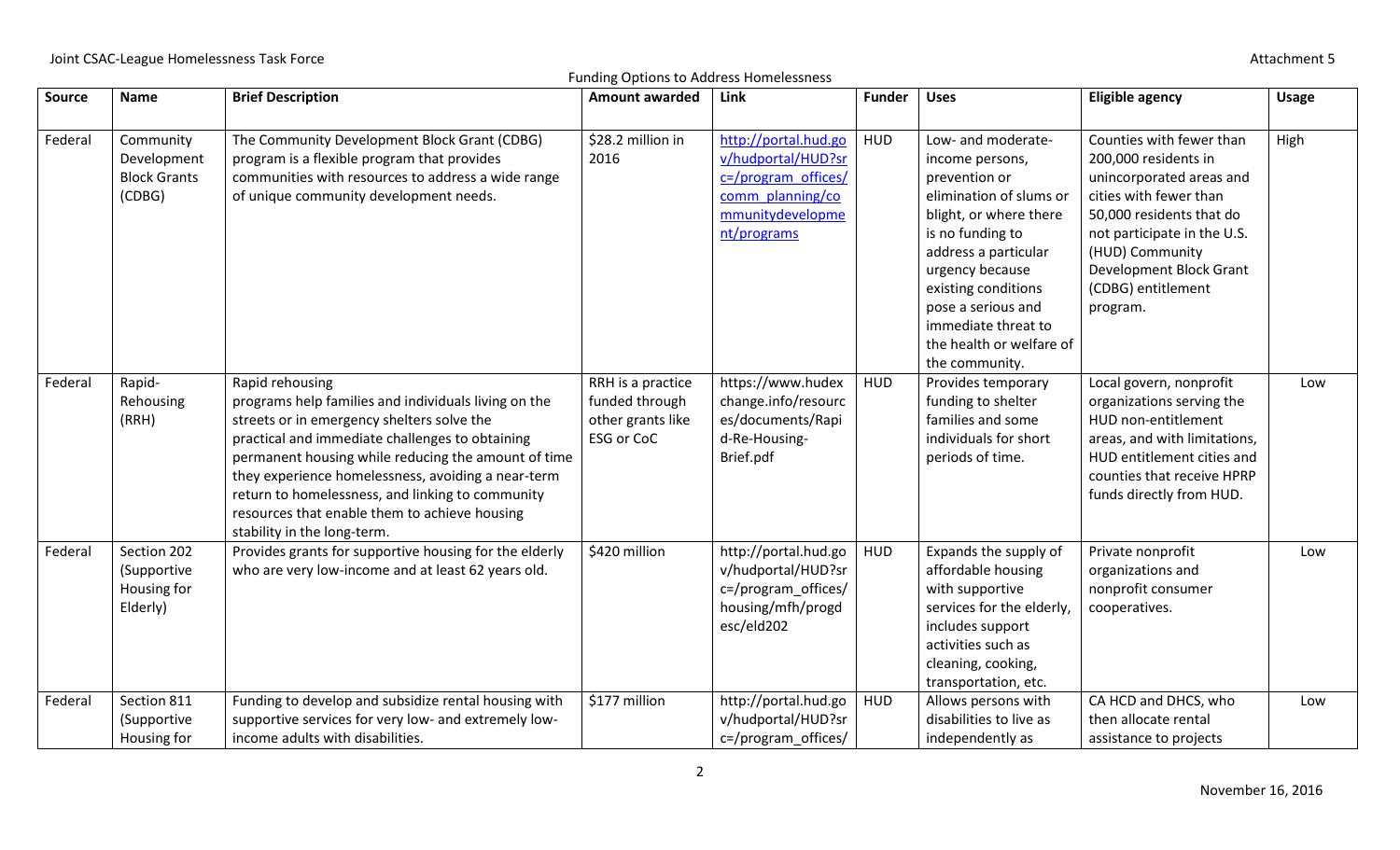| Source  | <b>Name</b>                                                                                 | <b>Brief Description</b>                                                                                                                                                                                                                                        | r anality options to haaress homelessifess<br><b>Amount awarded</b> | Link                                                                                                                 | <b>Funder</b> | <b>Uses</b>                                                                                                                                                                                                                                                                                                                                                                                      | <b>Eligible agency</b>                                                   | <b>Usage</b> |
|---------|---------------------------------------------------------------------------------------------|-----------------------------------------------------------------------------------------------------------------------------------------------------------------------------------------------------------------------------------------------------------------|---------------------------------------------------------------------|----------------------------------------------------------------------------------------------------------------------|---------------|--------------------------------------------------------------------------------------------------------------------------------------------------------------------------------------------------------------------------------------------------------------------------------------------------------------------------------------------------------------------------------------------------|--------------------------------------------------------------------------|--------------|
|         | Disabilities)                                                                               |                                                                                                                                                                                                                                                                 |                                                                     | housing/mfh/progd<br>esc/disab811                                                                                    |               | possible by subsidizing<br>rental housing<br>opportunities which<br>provide access to<br>appropriate supportive<br>services.                                                                                                                                                                                                                                                                     | funded by tax credits,<br>HOME funds, or other<br>sources.               |              |
| Federal | Section 8<br>housing choice<br>vouchers                                                     | Targets low-income families, seniors, and those with<br>disabilities by providing a direct housing subsidy to<br>landlords, with the enrollee paying any difference.                                                                                            | \$16.7 billion                                                      | http://portal.hud.go<br>v/hudportal/HUD?sr<br>c=/topics/housing_c<br>hoice_voucher_prog<br>ram section 8             | <b>HUD</b>    | rental assistance and<br>occasionally purchase<br>of modest homes                                                                                                                                                                                                                                                                                                                                | <b>Local Public Housing</b><br>Agencies                                  | High         |
| Federal | <b>HUD-Veterans</b><br>Affairs<br>Supportive<br>Housing (VASH)<br>vouchers                  | Combines Housing Choice Voucher (HCV) rental<br>assistance for homeless Veterans and case<br>management and clinical services provided by their<br>VA.                                                                                                          | \$60 million<br>nationwide in<br>2016                               | http://portal.hud.go<br>v/hudportal/HUD?sr<br>c=/program_offices/<br>public_indian_housi<br>ng/programs/hcv/va<br>sh | <b>HUD</b>    | Provides both rental<br>assistance and medical<br>services for veterans                                                                                                                                                                                                                                                                                                                          | <b>Local Public Housing</b><br>Agencies                                  | Moderate     |
| Federal | Substance<br>Abuse and<br>Mental Health<br>Services<br>Administration<br>(SAMHSA)<br>Grants | Federal block grant funds available through the Center<br>for Substance Abuse Prevention, the Center for<br>Substance Abuse Treatment, and the Center for<br>Mental Health Services to support local programs for<br>substance use disorders and mental illness | In 2016, CA<br>received<br>\$385,044,173 in<br>block grant funds    | ww.samhsa.gov/gra<br>nts-awards-by-<br>state/California                                                              | SAMHS<br>A    | Substance Abuse<br>Prevention and<br>Treatment Block Grant,<br><b>Community Mental</b><br><b>Health Services Block</b><br>Grant, Projects for<br><b>Assistance in Transition</b><br>from Homelessness<br>(PATH), Protection and<br>Advocacy for<br><b>Individuals with Mental</b><br>Illness (PAIMI), Mental<br>health, substance use<br>treatment, and<br>substance use<br>prevention programs. | <b>County Medicaid</b><br>Programs/ County Mental<br><b>Health Plans</b> | High         |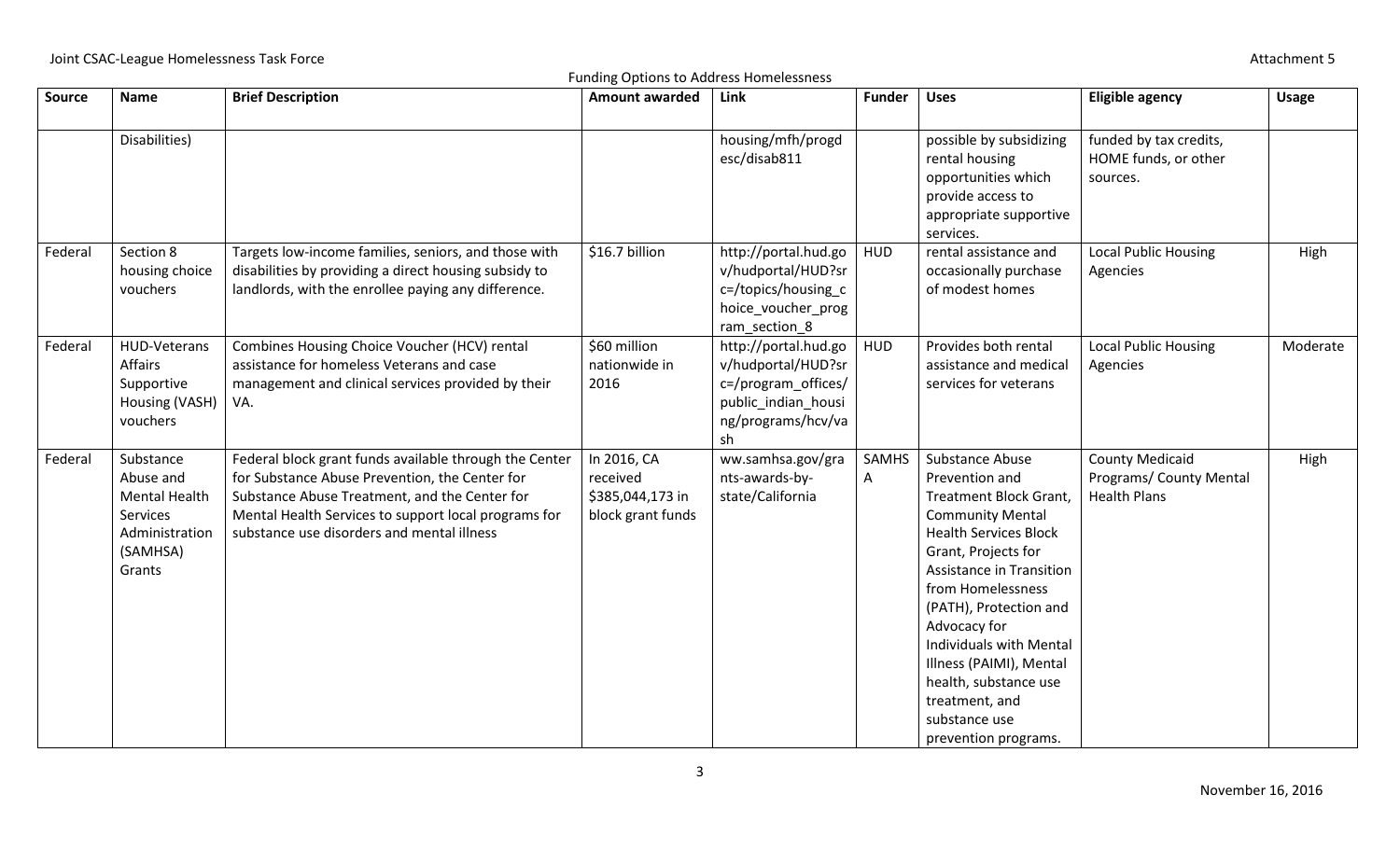## Joint CSAC-League Homelessness Task Force **Attachment 5** Attachment 5

Funding Options to Address Homelessness

| \$300M<br>(SSVF) The U.S.<br>A nationwide program intended primarily to serve<br>http://www.va.gov/<br>Federal<br>Rental Assistance,<br>private nonprofit<br>Vetera<br>individuals experiencing crisis homelessness. This<br>homeless/ssvf/index<br>organizations and<br>Department of<br>ns<br>Utility Payments,<br>Affairs<br>program provides temporary financial assistance and a<br><b>Moving Costs</b><br>Veterans<br>consumer cooperatives<br>.asp<br>Affairs'<br>(VA)<br>range of other flexible services geared toward<br>(including bedding,<br>who can provide<br>preventing homelessness among those at risk and<br>utensils, other<br>supportive services to<br>Supportive<br>Services for<br>rapidly stabilizing those who do become homeless in<br>supplies) Supportive<br>eligible populations<br>permanent housing. It is important to note that,<br>Services (including<br>Veteran<br><b>Families</b><br>despite its name, the program serves both families<br>child care payments to | <b>Amount awarded</b><br>Link<br><b>Uses</b><br><b>Eligible agency</b><br><b>Funder</b> |  | <b>Brief Description</b> | <b>Name</b> | <b>Source</b> |
|---------------------------------------------------------------------------------------------------------------------------------------------------------------------------------------------------------------------------------------------------------------------------------------------------------------------------------------------------------------------------------------------------------------------------------------------------------------------------------------------------------------------------------------------------------------------------------------------------------------------------------------------------------------------------------------------------------------------------------------------------------------------------------------------------------------------------------------------------------------------------------------------------------------------------------------------------------------------------------------------------------|-----------------------------------------------------------------------------------------|--|--------------------------|-------------|---------------|
|                                                                                                                                                                                                                                                                                                                                                                                                                                                                                                                                                                                                                                                                                                                                                                                                                                                                                                                                                                                                         |                                                                                         |  |                          |             |               |
| licensed care<br>with children and individual veterans.<br>providers), Housing<br>Search/Assistance/<br>Placement/Relocation,<br>Application and<br>Brokerage Fees,<br>Security Deposits,<br>First/Last Month Rent,<br>Tenant/Landlord<br>Services (includes legal<br>services), Supportive<br>Services (health,<br>financial planning,<br>transportation, etc.)<br>Emergency Housing,<br>Employment-Related<br><b>Costs and Emergency</b><br><b>Needs Special</b><br>Provisions for Persons,                                                                                                                                                                                                                                                                                                                                                                                                                                                                                                           |                                                                                         |  |                          |             |               |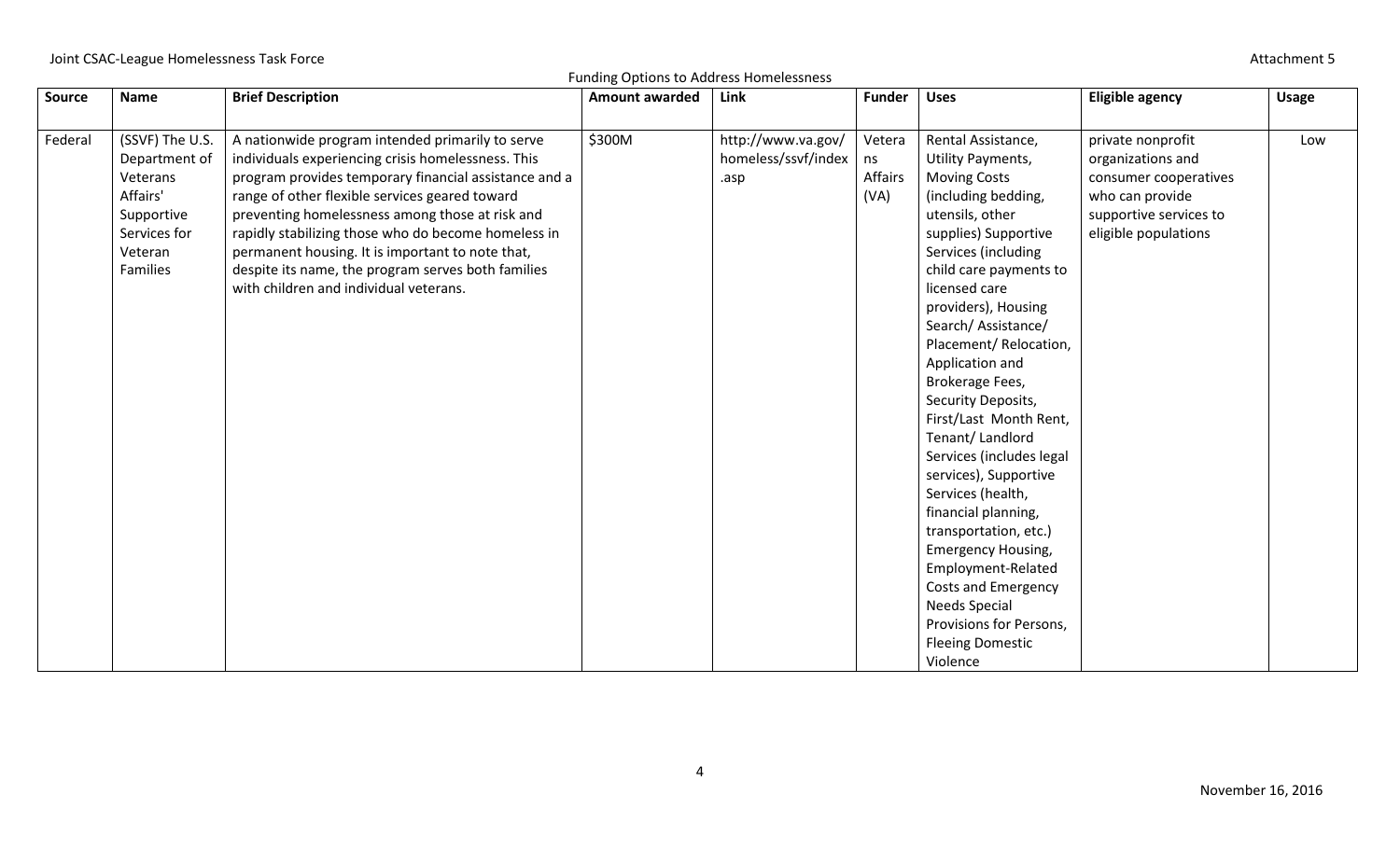| Source  | Name                                                                        | <b>Brief Description</b>                                                                                                                                                                                                  | <b>Amount awarded</b>                          | <b>Link</b>                                           | <b>Funder</b>                                               | <b>Uses</b>                                                                                                                                                                                                                                                                                                                         | <b>Eligible agency</b>                                           | <b>Usage</b> |
|---------|-----------------------------------------------------------------------------|---------------------------------------------------------------------------------------------------------------------------------------------------------------------------------------------------------------------------|------------------------------------------------|-------------------------------------------------------|-------------------------------------------------------------|-------------------------------------------------------------------------------------------------------------------------------------------------------------------------------------------------------------------------------------------------------------------------------------------------------------------------------------|------------------------------------------------------------------|--------------|
| Federal | Temporary<br>Assistance for<br><b>Needy Families</b><br>(TANF)/CalWO<br>RKs | The primary goal for TANF in California -- called<br>CalWORKs -- is to provide families in need with a<br>combination of financial assistance and work<br>opportunities so that they can eventually become<br>independent |                                                | http://www.acf.hhs.<br>gov/ofa/programs/t<br>anf      | HHS/A<br>CF                                                 | Supportive Services,<br><b>Rental Assistance</b><br>(including hotel and<br>motel vouchers), Utility<br>Payments, Moving<br>Costs, Case<br>Management, Financial<br>Planning, Legal<br>Services, Security<br>Deposit/First/Last<br>Month Rent, Housing<br>Search<br>Assistance/ Placement/<br>Relocation, Program<br>Administration | State and tribal agencies<br>(administered by Counties<br>in CA) | Low          |
| Federal | Supplemental<br>Nutrition<br>Assistance<br>Program(SNAP)<br>/CalFresh       | Provides EBT funds to qualified households and<br>individuals for food items, previously called Food<br>Stamps, called CalFresh in CA.                                                                                    |                                                | http://www.cdss.ca.<br>gov/foodstamps/def<br>ault.htm |                                                             | Anti-hunger program                                                                                                                                                                                                                                                                                                                 | State and tribal agencies<br>(administered by Counties<br>in CA) | Moderate     |
| Federal | Medicaid/Medi<br>-Cal                                                       | Provides health care services to low-income<br>individuals and families.                                                                                                                                                  | \$19.1 billion<br>proposed for state<br>budget | http://www.dhcs.ca<br>.gov/Pages/default.<br>aspx     | ${\sf CA}$<br>Dept.<br>of<br>Health<br>Care<br>Service<br>S | Recipients are eligible<br>for health care, dental,<br>and mental health<br>services, including<br>substance use disorder<br>services                                                                                                                                                                                               | DHCS (administered by<br>Counties in CA)                         | Low          |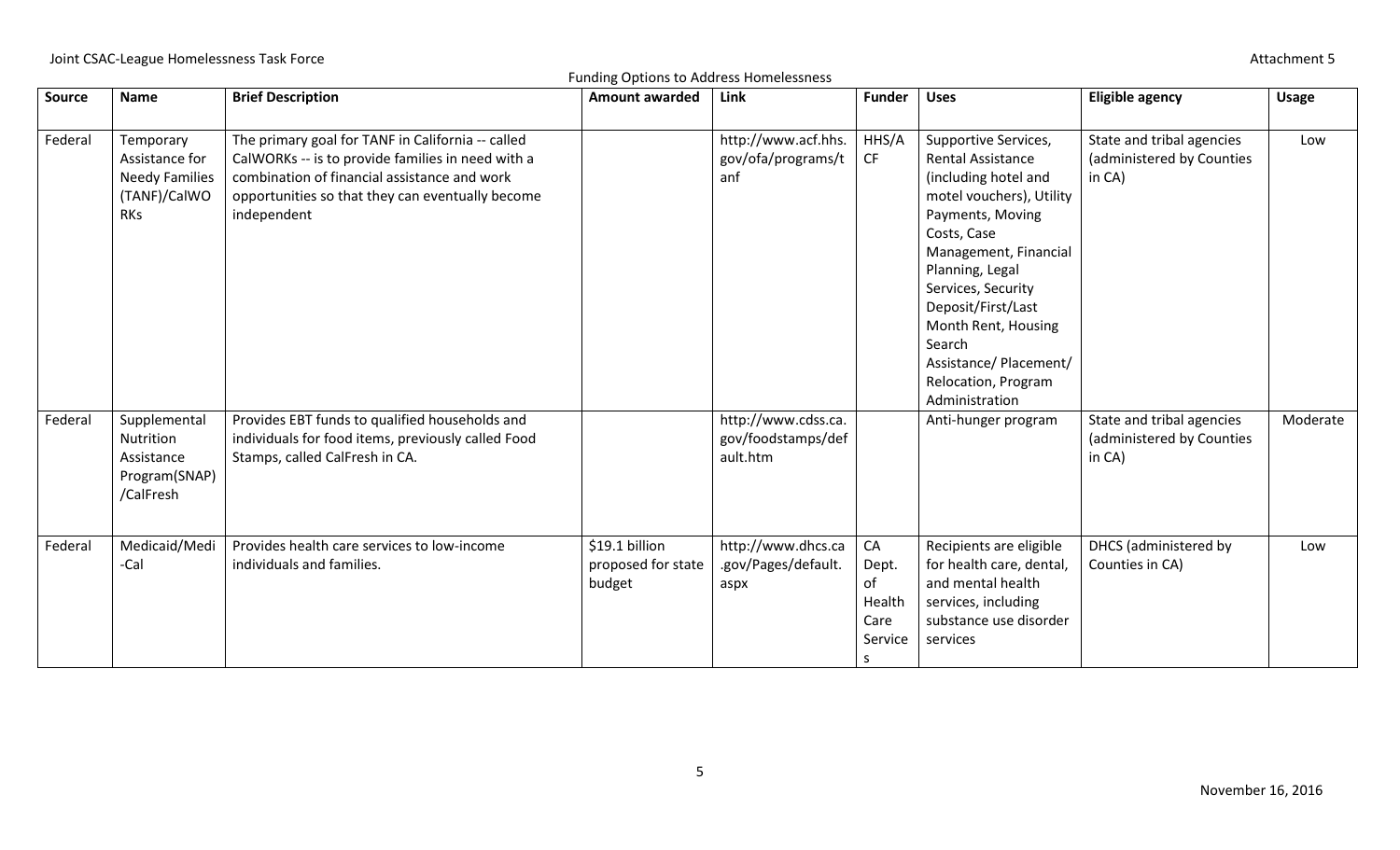| Source  | Name                                                                                             | <b>Brief Description</b>                                                                                                                                                                                                                                                                                                                  | i dridnig Options to Additess Homelessiitess<br><b>Amount awarded</b> | Link                                                                                                                                                      | <b>Funder</b>        | <b>Uses</b>                                                                                                                                                                                                                              | <b>Eligible agency</b>                                                                                                                                                                                        | <b>Usage</b> |
|---------|--------------------------------------------------------------------------------------------------|-------------------------------------------------------------------------------------------------------------------------------------------------------------------------------------------------------------------------------------------------------------------------------------------------------------------------------------------|-----------------------------------------------------------------------|-----------------------------------------------------------------------------------------------------------------------------------------------------------|----------------------|------------------------------------------------------------------------------------------------------------------------------------------------------------------------------------------------------------------------------------------|---------------------------------------------------------------------------------------------------------------------------------------------------------------------------------------------------------------|--------------|
| Federal | <b>PSSF</b><br><b>Promoting Safe</b><br>and Stable<br>Families)<br>through Title<br>IV-B funding | The discretionary fund activities funded by the<br>Promoting Safe and Stable Families (PSSF) Program are<br>meant to develop a coordinated and integrated<br>service system that builds on the strengths of families<br>and communities                                                                                                   | \$35 million<br>allocated to<br>California                            | http://www.acf.hhs.<br>gov/cb/resource/pss<br>f-program                                                                                                   | <b>HHS</b>           | <b>Rental Assistance</b><br>(time-limited and<br>includes arrearage)<br><b>Utility Payments</b>                                                                                                                                          | Child Welfare, Agencies<br>and Eligible Indian<br><b>Tribes</b>                                                                                                                                               | Low          |
| State   | Proposition 41<br>Veterans<br><b>Housing Grants</b>                                              | Collaboration between California Department of<br>Veteran Affairs, California Department of Housing and<br><b>Community Development and California Housing</b><br>Finance Agency to provide \$600 million in Proposition<br>41 general obligation bonds to fund affordable<br>multifamily rental,<br>supportive and transitional housing. | Goal is to award<br>at least \$75<br>million annually                 | http://www.hcd.ca.<br>gov/financial-<br>assistance/veterans-<br>housing-and-<br>homelessness-<br>prevention-<br>program/                                  | <b>HCD</b>           | Acquisition,<br>construction,<br>rehabilitation and<br>preservation of<br>affordable multifamily<br>rental, supportive, and<br>transitional housing<br>with a focus on<br>veterans experiencing<br>temporary or chronic<br>homelessness. | Sponsors and borrowing<br>entities may be organized<br>on a for-profit or not-for-<br>profit basis. Any public<br>agency or private entity<br>capable of<br>entering into a contract is<br>eligible to apply. | Low          |
| State   | <b>Mental Health</b><br>Services Act<br><b>Full Service</b><br>Partnership<br>funding            | Funds to provide all of the mental health services and<br>supports a person wants and needs to reach his or her<br>goals.                                                                                                                                                                                                                 | \$1.76 billion                                                        | http://www.dhcs.ca<br>.gov/services/MH/D<br>ocuments/FSP_FAQ<br>s 04-17-09.pdf and<br>http://www.dhcs.ca<br>.gov/services/MH/P<br>ages/MH Prop63.as<br>px | MHSA,<br><b>DHCS</b> | Provide all of the<br>mental health services<br>and supports a person<br>wants and needs to<br>reach his or her goals.                                                                                                                   | Counties and the 2 cities<br>eligible for MHSA (Berkeley<br>and Tri-City)                                                                                                                                     | Low          |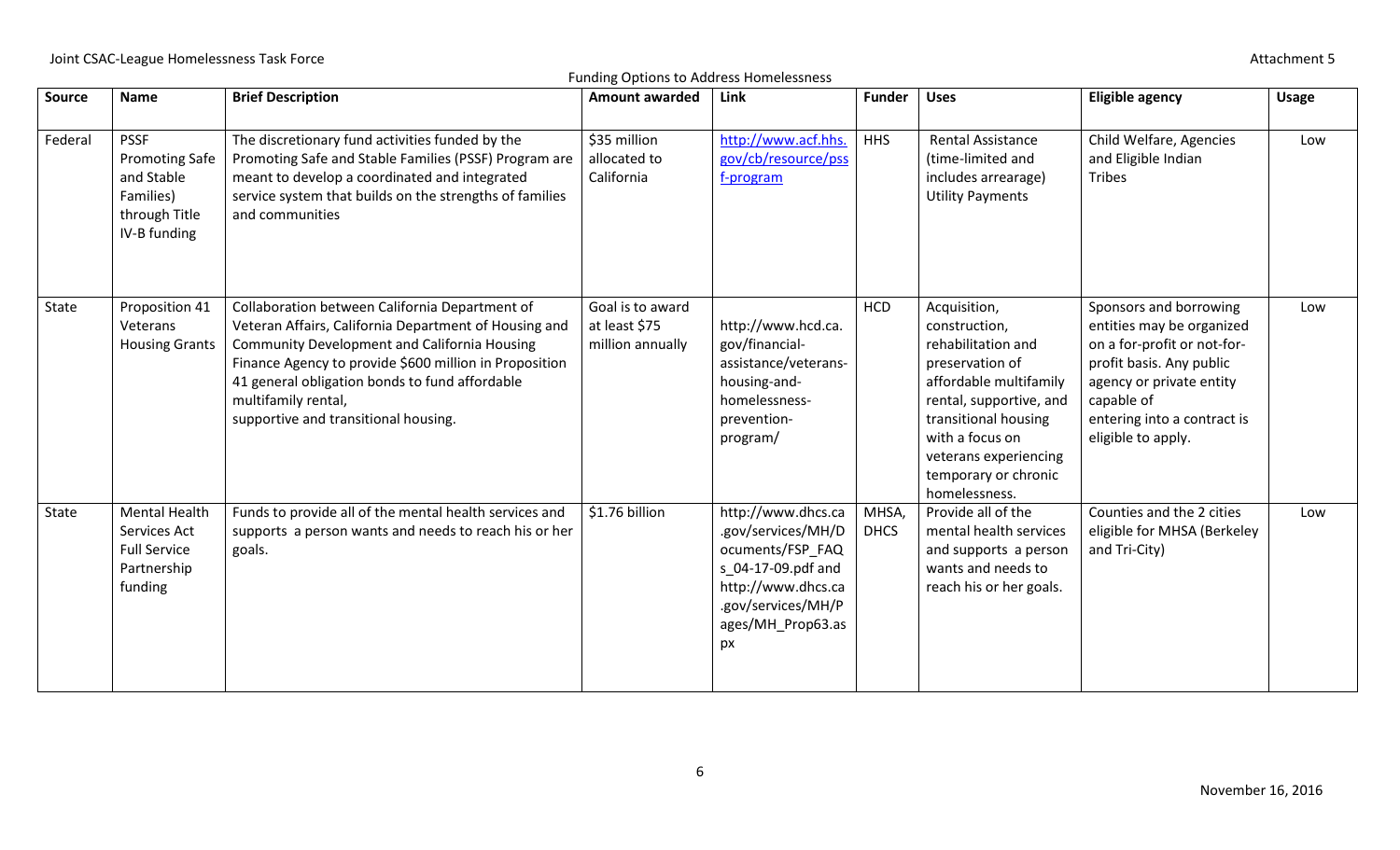## Joint CSAC-League Homelessness Task Force **Attachment 5** Attachment 5

| Source | <b>Name</b>            | <b>Brief Description</b>                               | <b>Amount awarded</b> | Link                | <b>Funder</b> | <b>Uses</b>             | <b>Eligible agency</b>      | <b>Usage</b> |
|--------|------------------------|--------------------------------------------------------|-----------------------|---------------------|---------------|-------------------------|-----------------------------|--------------|
|        |                        |                                                        |                       |                     |               |                         |                             |              |
| State  | <b>Mental Health</b>   | Goal is to create 10,000 additional units of permanent | Most recent info      | http://www.dhcs.ca  | MHSA,         | Funding for             | Counties and the 2 cities   | Moderate     |
|        | Services Act           | supportive housing for individuals and their families  | online shows a        | .gov/services/MH/P  | DHCS,         | development,            | eligible for MHSA (Berkeley |              |
|        | Housing                | who have a mental illness and are homeless, or at risk | per unit loan limit   | ages/MHSAHousing.   | Cal           | acquisition,            | and Tri-City)               |              |
|        | Program                | of homelessness.                                       | of \$121,665.         | aspx                | <b>HFA</b>    | construction and/or     |                             |              |
|        |                        |                                                        |                       |                     |               | rehabilitation of       |                             |              |
|        |                        |                                                        |                       |                     |               | permanent supportive    |                             |              |
|        |                        |                                                        |                       |                     |               | housing for individuals |                             |              |
|        |                        |                                                        |                       |                     |               | and their families who  |                             |              |
|        |                        |                                                        |                       |                     |               | have a mental illness   |                             |              |
|        |                        |                                                        |                       |                     |               | and are homeless, or at |                             |              |
|        |                        |                                                        |                       |                     |               | risk of homelessness.   |                             |              |
| State  | <b>Mental Health</b>   | A competitive grant program to disburse funds to       | \$31,775,383.62       | http://www.treasur  | <b>CHFFA</b>  | Funding is limited to   | Counties or their nonprofit | Low          |
|        | <b>Wellness Act</b>    | California counties or to their nonprofit or public    | available in most     | er.ca.gov/chffa/imh | (author       | the following specific  | or public agency designees  |              |
|        | (SB 82) Crisis         | agency designees for the purpose of developing         | recent round of       | wa/                 | ity           | programs: crisis        |                             |              |
|        | <b>Services Grants</b> | mental health crisis support programs.                 | funding $(3/16)$      |                     | under         | stabilization, crisis   |                             |              |
|        |                        |                                                        |                       |                     | the           | residential treatment,  |                             |              |
|        |                        |                                                        |                       |                     | STO)          | mobile crisis support   |                             |              |
|        |                        |                                                        |                       |                     |               | teams, and peer         |                             |              |
|        |                        |                                                        |                       |                     |               | respite. CHFFA is       |                             |              |
|        |                        |                                                        |                       |                     |               | currently filing Peer   |                             |              |
|        |                        |                                                        |                       |                     |               | Respite Care Program    |                             |              |
|        |                        |                                                        |                       |                     |               | emergency regulations   |                             |              |
|        |                        |                                                        |                       |                     |               | with the OAL and will   |                             |              |
|        |                        |                                                        |                       |                     |               | become effective once   |                             |              |
|        |                        |                                                        |                       |                     |               | approved.               |                             |              |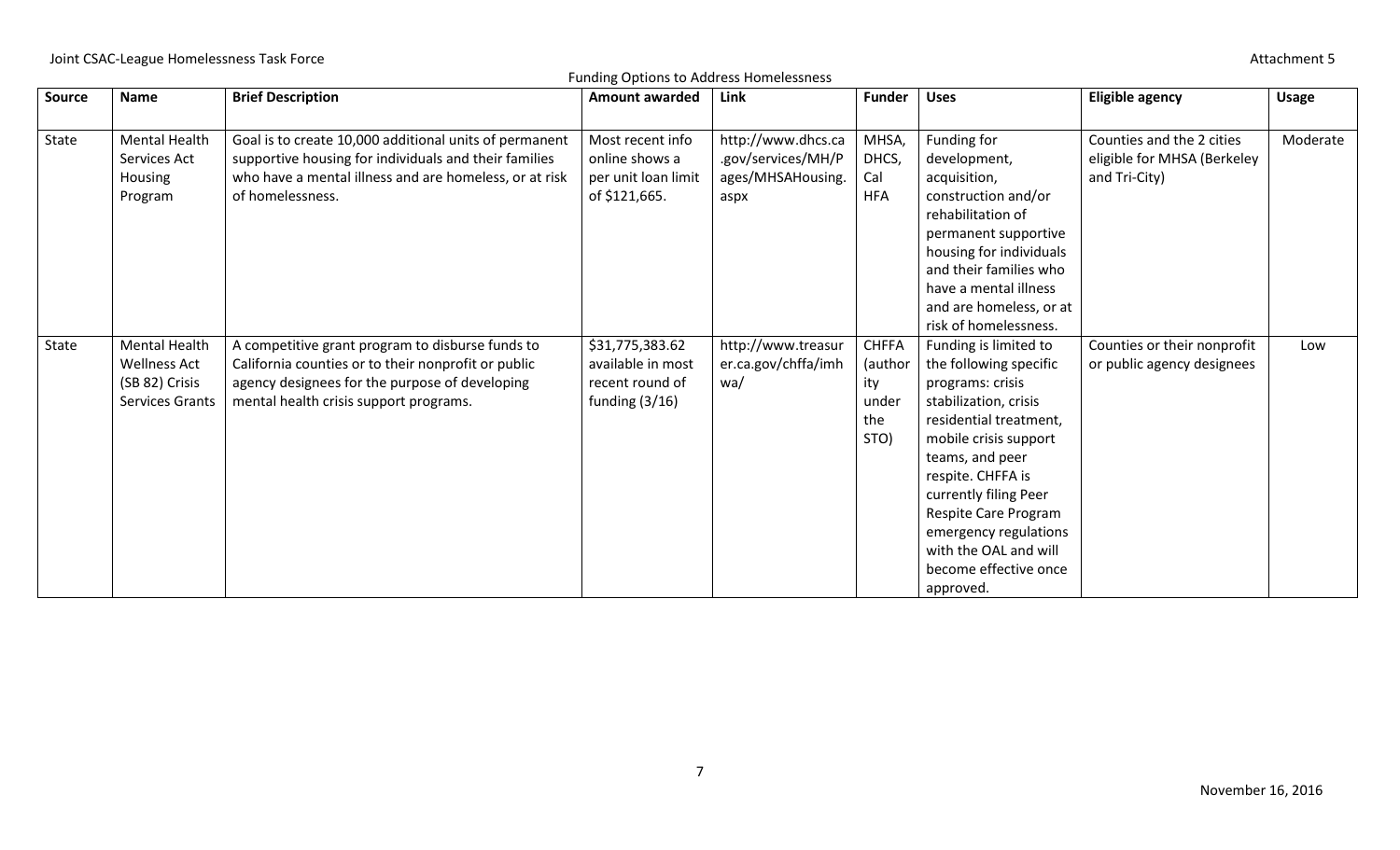|  |  |  | <b>Funding Options to Address Homelessness</b> |  |  |
|--|--|--|------------------------------------------------|--|--|
|--|--|--|------------------------------------------------|--|--|

| Source | <b>Name</b>                                           | <b>Brief Description</b>                                                                                                                                     | <b>Amount awarded</b>                                                                                                                                          | Link                                                                                                    | <b>Funder</b> | <b>Uses</b>                                                                                                                                                                                                                                                                                                                                            | <b>Eligible agency</b> | <b>Usage</b> |
|--------|-------------------------------------------------------|--------------------------------------------------------------------------------------------------------------------------------------------------------------|----------------------------------------------------------------------------------------------------------------------------------------------------------------|---------------------------------------------------------------------------------------------------------|---------------|--------------------------------------------------------------------------------------------------------------------------------------------------------------------------------------------------------------------------------------------------------------------------------------------------------------------------------------------------------|------------------------|--------------|
| State  | <b>CalWORKs</b><br>Housing<br>Support<br>Program      | for CalWORKs homeless families. The major<br>components include: housing identification, rent and<br>moving assistance, and case management and<br>services. | Most recent<br>allocations here:<br>http://www.cdss.c<br>a.gov/calworks/re<br>s/pdf/HSP/Counti<br>esOperatingHSP.p<br>df, but up to<br>\$3.5M for LA<br>County | http://www.cdss.ca.<br>gov/calworks/PG36<br>58.htm                                                      | <b>DSS</b>    | housing identification,<br>rent and moving<br>assistance, and case<br>management and<br>services.                                                                                                                                                                                                                                                      | Counties               | Low          |
| State  | <b>CalWORKs</b><br>Family<br>Stabilization<br>Program | Intensive case management and services to address<br>immediate crisis situations.                                                                            | $\cdot$                                                                                                                                                        | http://www.cdss.ca.<br>gov/calworks/res/p<br>df/LegislativeHearin<br>gs/CalWORKsOvervi<br>ew2-26-14.pdf | <b>DSS</b>    | Intensive case<br>management and<br>barrier removal<br>services to ensure a<br>basic level of stability.<br>Services are available<br>to all family members,<br>including children and<br>unaided adults.                                                                                                                                              | Counties               | Low          |
| State  | <b>CalWORKs</b><br>One-Time<br>Homeless<br>Assistance | Provide temporary (2 week) motel stays for homeless<br>families while we assist them in developing a longer-<br>term housing plan.                           | $\tilde{f}$                                                                                                                                                    | http://www.cdss.ca.<br>gov/cdssweb/entres<br>/pdf/CW AnnualSu<br>mmary2016.pdf                          | <b>DSS</b>    | Legislation increased<br>the daily rate for<br>temporary homeless<br>assistance, redefined<br>homelessness criteria<br>to include families who<br>receive a notice to pay<br>rent or vacate,<br>allowed up to two<br>months of rent in<br>arrears to prevent<br>homelessness and<br>allowed a higher rent<br>threshold to secure<br>permanent housing. | Counties               | Low          |